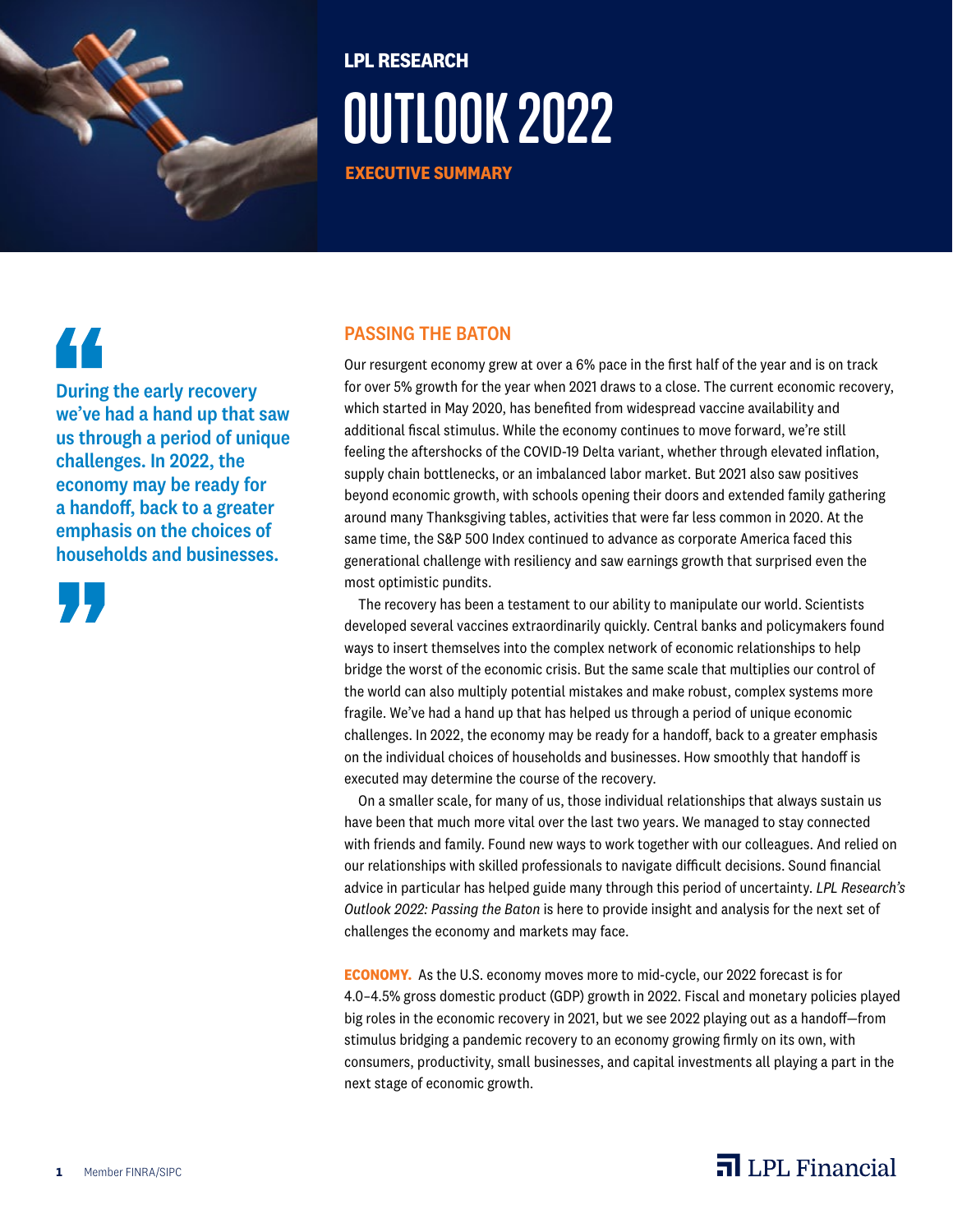## **OUTLOOK 2022: EXECUTIVE SUMMARY**

As we move past COVID-19 globally, Europe and Japan could be ripe for potentially better economic growth in 2022. Meanwhile, emerging market economies may disappoint as growth in China could be constrained by regulatory crackdowns.

**INFLATION.** 2021 was the year nearly everything was in a shortage, and it all translated to added inflationary pressures. Record numbers of ships waiting at ports, a lack of materials, unfilled job openings, higher commodity prices, and a myriad of supply chain disruptions have added to price pressures. While we believe these pressures will steadily decrease over the next year and we will eventually settle back to 2–2.5% inflation, it will likely be a gradual process.

**STOCKS**. We expect solid economic and earnings growth in 2022 to help U.S. stocks deliver additional gains next year. If we are approaching—or are already in—the middle of an economic cycle with at least a few more years left (our view), then we believe the chances of another good year for stocks in 2022 are quite high. A double-digit percentage increase in S&P 500 earnings per share (EPS) in 2022 is possible, but COVID-19-related supply chain issues, combined with materials and labor shortages, could lead to higher costs and constrain profit margins. We believe the S&P 500 could be fairly valued at 5,000–5,100 at the end of 2022, based on an EPS estimate of \$235 and an index P/E between 21 and 21.5. We favor U.S. over developed international, value over growth, and cyclical sectors over defensives.

#### **HIGHER EARNINGS SUPPORT FURTHER GAINS FOR STOCKS**

| <b>2022 U.S. Market Forecasts</b> |                 |
|-----------------------------------|-----------------|
| S&P 500 Fair Value                | 5,000 to 5,100* |
| 2022 S&P 500 Earnings per Share   | \$220           |
| Source: I PL Research 11/99/91    |                 |

All indexes are unmanaged and cannot be invested into directly. Economic forecasts may not develop as predicted. \*Our year-end 2022 fair-value target range for the S&P 500 of 5,000-5,100

is based on a price-earnings (PE) ratio of 21 and 21.5 and our 2023 S&P 500 earnings per share (EPS) forecast of \$235.

**BONDS.** We expect interest rates to move modestly higher in 2022 based on near-term inflation expectations above historical trends and improving growth expectations once the impact of the COVID-19 Delta variant recedes. Our year-end 2022 forecast for the 10-year Treasury yield is 1.75–2.00%. However, an aging global demographic that needs income, higher global debt levels, and an ongoing bull market in equities may keep interest rates from going much higher over the next year. Nonetheless, with starting yields still low by historical standards, returns are likely to be flat to the low single digits in 2022. With credit spreads as low as they've been in years, we remain neutral on investment-grade corporate credit. We think equities continue to offer better return potential than high-yield bonds, while bank loans may make sense for appropriate income-oriented investors willing to take on more risk.

#### **CONTINUED STRONG GROWTH EXPECTED FOR U.S.**

| <b>2022 Growth Forecasts</b> | 2021 | 2022           |
|------------------------------|------|----------------|
| <b>United States</b>         | 5.5% | $4.0 - 4.5%$   |
| Developed ex-U.S.            | 4.6% | $3.5 - 4.0%$   |
| <b>Emerging Markets</b>      | 6.4% | $4.75 - 5.25%$ |
| Global                       | 5.9% | 4 25 - 4 75%   |

### **INFLATION IS EXPECTED TO CALM DOWN**

| <b>2022 Economic Forecasts</b> | 2021           | 2022             |
|--------------------------------|----------------|------------------|
| Inflation (YoY%)               | 4.5%           | 3.7%             |
| Unemployment (end of year)     | 5.4%           | 4 0 <sub>%</sub> |
| 10-Year Treasury Yield         | $1.50 - 1.75%$ | $1.75 - 2.00\%$  |

Source: LPL Research, Bloomberg 11/22/21. Economic forecasts may not develop as predicted and are subject to change. 2022 GDP forecasts for all regions and the 10-year Treasury yield forecasts provided by LPL Research. All other forecasts are the Bloomberg-surveyed economists' consensus as of 11/22/21. Inflation measured by the Consumer Price Index (CPI).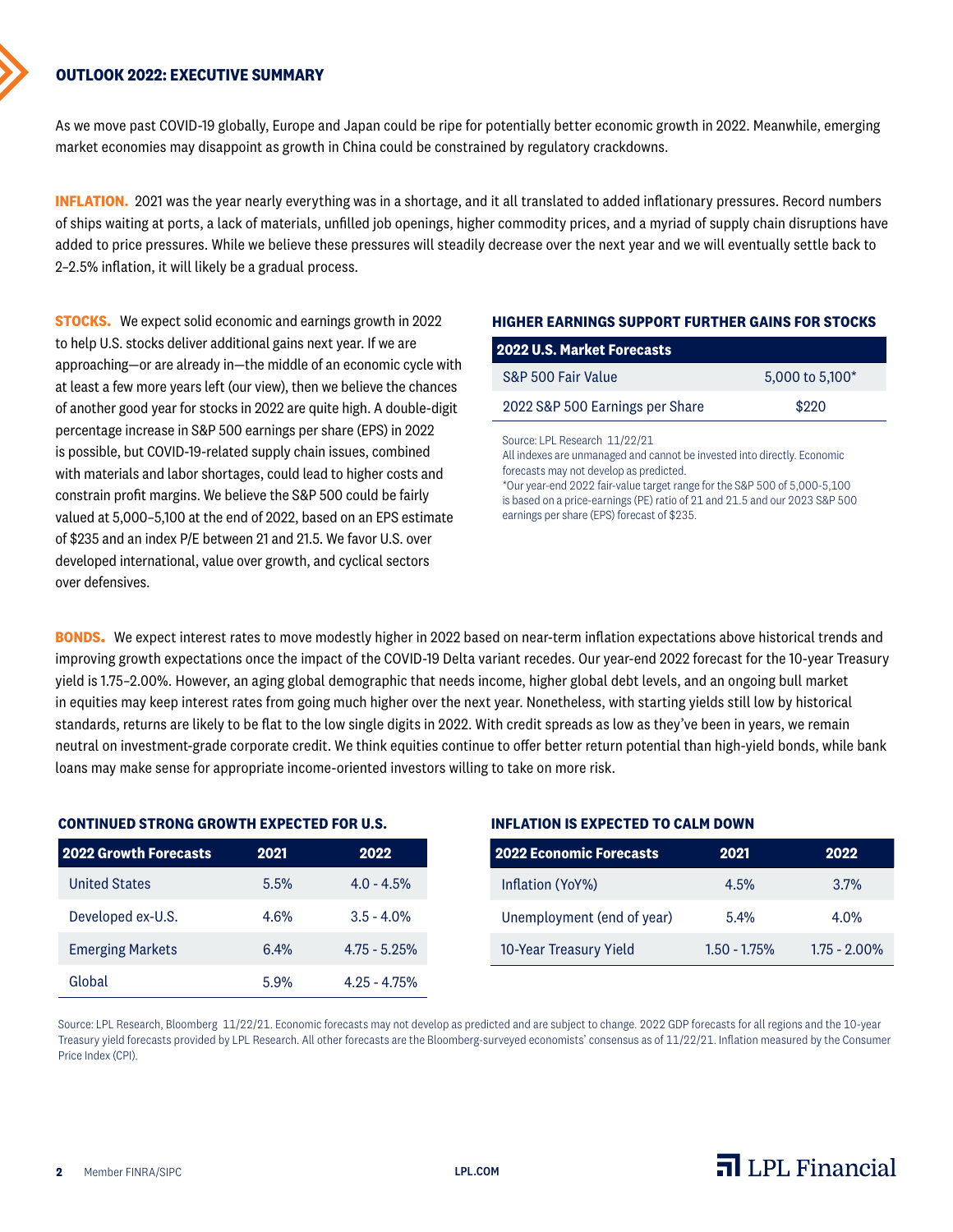## **OUTLOOK 2022: EXECUTIVE SUMMARY**

**COMMODITIES.** One of the more surprising things about 2021 was that it saw both commodities and the U.S. dollar advance significantly. We don't expect this same dynamic to continue into 2022. We remain positive on industrial metals like copper and expect continued gains. Our precious metals view is neutral, and we see limited near-term upside for oil prices after such a strong rally along with rising risk of increased supply.

**ALTERNATIVE INVESTMENTS.** With bond yields low and prospects of modestly rising rates, it may be an appropriate time to check back in with alternative investments, especially those that have historically acted as a way to diversify interest rate–related fixed income risk without simply acting like stocks. These strategies include global macro, multi-strategy, equity market neutral, and our preferred solution event driven.

*Outlook 2022: Passing the Baton* was designed to help you navigate a year in which economic conditions may continue to improve. We expect 2022 to be a year that can help you make progress toward reaching your financial goals, and a little good coaching can help. Please check in with your financial professional about setting your long-term goals and determining the pace that will get you there for 2022 and beyond. For more investment insights, read the full *[Outlook 2022: Passing the Baton](https://view.ceros.com/lpl/outlook2022)*.

## $\overline{\mathbf{a}}$  LPL Financial